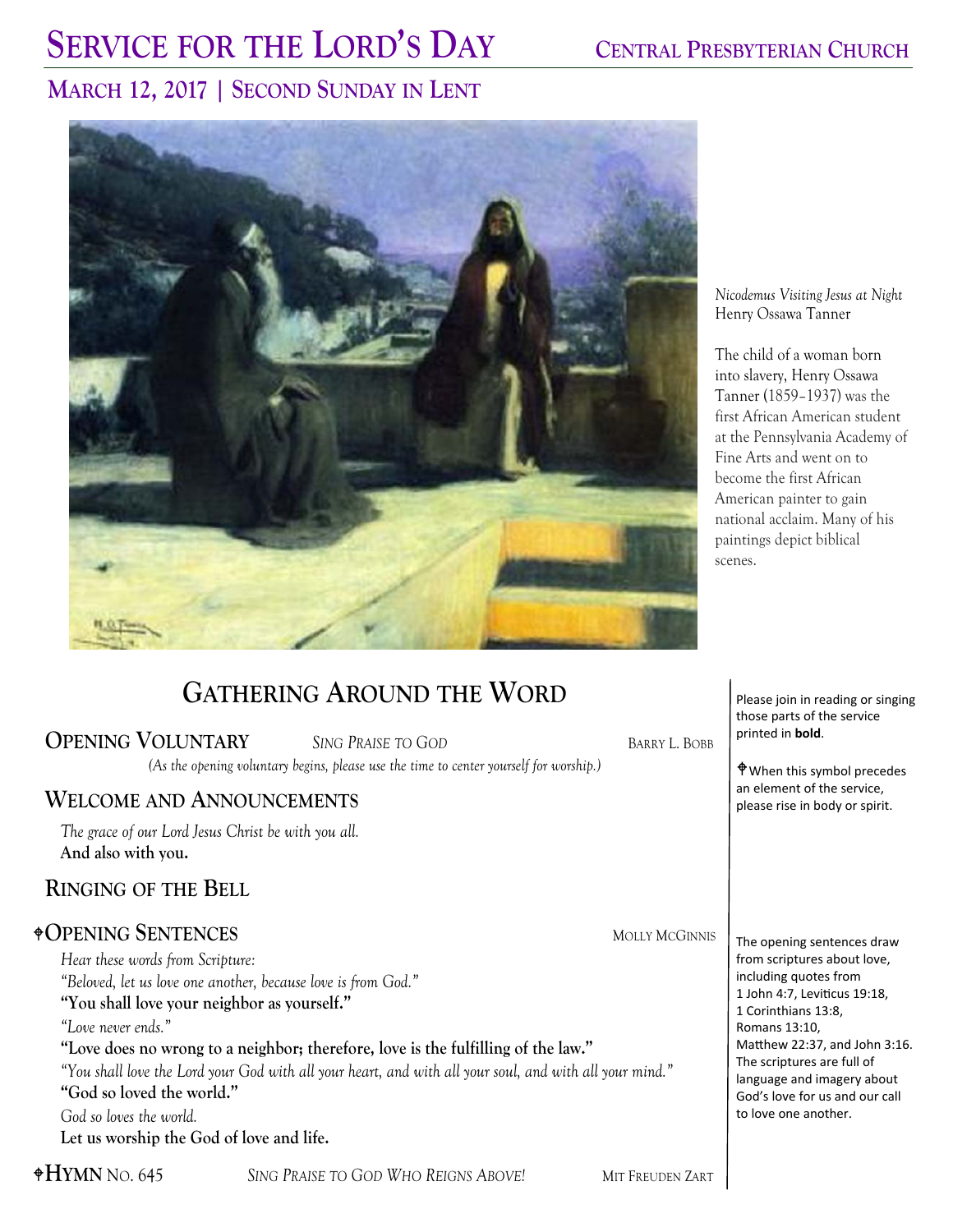### **For the younger ones among us:**

In today's scripture story, Jesus says that God loves the world very much. God became a human in Jesus, lived with us, and even died to show us how much God loves us. God loves the whole world, including YOU! Look for the word "LOVE" in the hymns, bulletin, and scriptures. What does it mean to love someone SO much?

During the offering, take a minute to sign the friendship pads found in each pew. If you are visiting with us, please leave your contact information so that we can reach out to you! Newcomers and regulars alike can see who is sitting around them and greet each other by name. By signing in, you help us build stronger community connections at Central.

### **CALL TO CONFESSION** TRACE HAYTHORN

### **PRAYER OF CONFESSION**

**Holy one, holy three, The winds of your Spirit beckon us to follow, but we cannot hear the wind over the noise we have created. Again and again, you call us to believe. Again and again, we look the other way. You offer us freedom, but we choose independence, Pretending that we have ultimate control. You offer us life, but we find ourselves perishing, Buried under the weight of our own self-interest. Forgive us, God of life. Heal us, and bring us peace . . .** 

*(Silence for personal prayer and reflection.)* 



### **ASSURANCE OF PARDON**

*God so loved the world that God would come among us, Become one of us, live with us, and suffer for us, That we might have life and have it abundantly. Hear this good news: God loves us, God forgives us, and God calls us to try again.*  **Thanks be to God. Amen.**

### **PASSING THE PEACE**

**RESPONSE** HYMN NO. 442, STANZA 4 WOODWORTH

### **Just as I am, thy love unknown has broken every barrier down; Now to be thine, yea, thine alone, O Lamb of God I come; I come**

## **PROCLAIMING THE WORD**

### **PRAYER FOR ILLUMINATION**

| <b>FIRST READING</b>  | PSALM 121   | PAGE 582 OT, PEW BIBLE      |
|-----------------------|-------------|-----------------------------|
| <b>SECOND READING</b> | JOHN 3:1-17 | PAGE 88 NT, PEW BIBLE       |
| <b>SERMON</b>         | So Loved    | <b>ANNA GEORGE TRAYNHAM</b> |

### **RESPONDING TO THE WORD**

**HYMN** NO. 53 *O GOD, WHO GIVES US LIFE* NOEL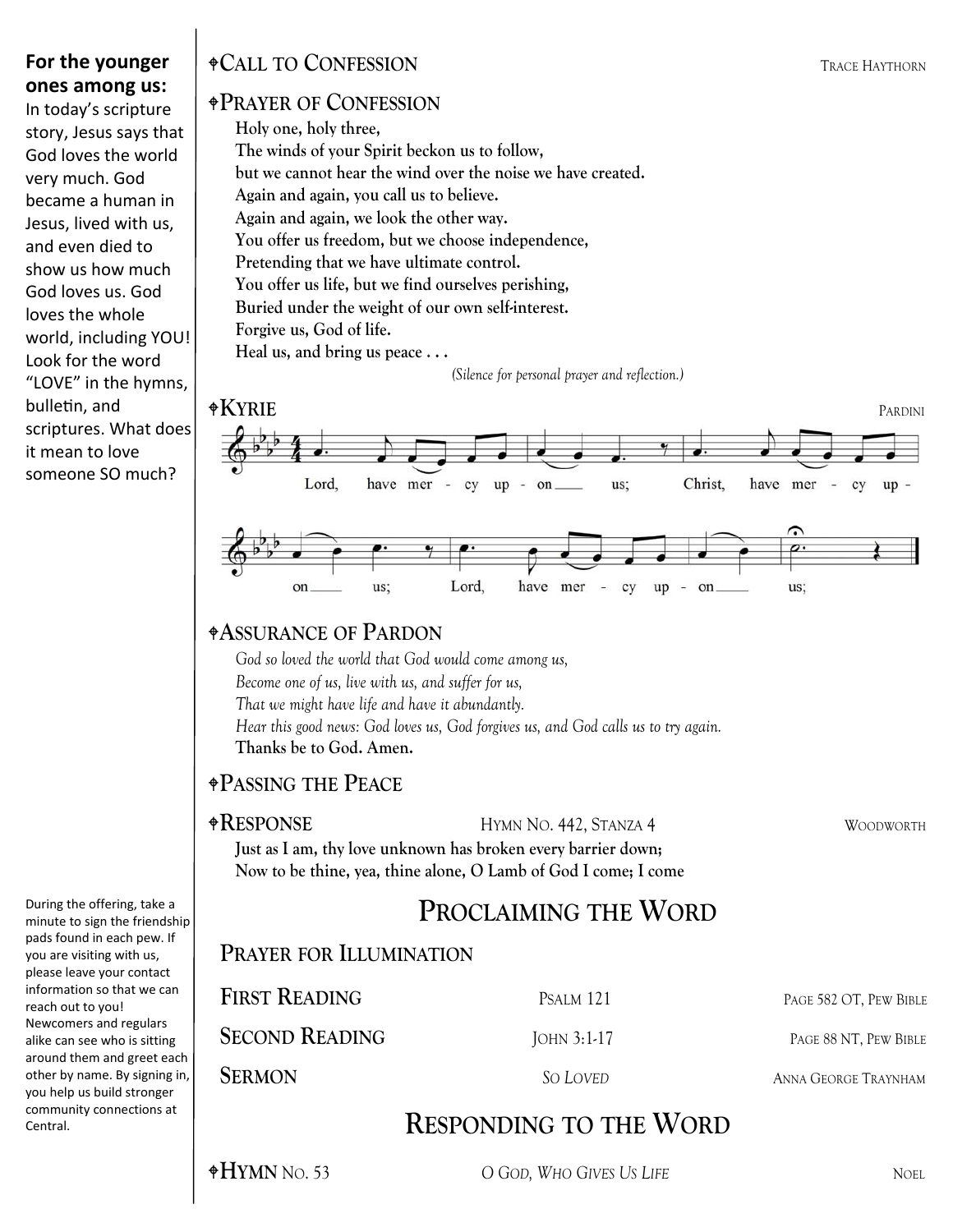### **AFFIRMATION OF FAITH** ADAPTED FROM *THE HEIDELBERG CATECHISM*

*What is your only comfort in life and in death?* **That I am not my own, but belong—body and soul, in life and in death to my faithful Savior, Jesus Christ.** *What is true faith?*  **True faith is not only a sure knowledge by which I hold as true all that God has revealed to us in Scripture; it is also a wholehearted trust, which the Holy Spirit creates in me by the gospel, that God has freely granted, not only to others but to me also, forgiveness of sins, eternal righteousness, and salvation. These are gifts of sheer grace, granted solely by Christ's merit.** *But why are you called a Christian?* **Because by faith I am a member of Christ and so I share in his anointing. I am anointed to confess his name, to present myself to him as a living sacrifice of thanks, to strive with a free conscience against sin and evil in this life, and afterward to reign with Christ over all creation for eternity.** *Since we have been delivered from our misery by grace through Christ without any merit of our own, why then should we do good works?*  **Because Christ, having redeemed us, is also restoring us by his Spirit into his image, so that with our whole lives we may show that we are thankful to God for God's benefits, so that God may be praised through us.**

### **PRAYERS OF THE PEOPLE AND THE LORD'S PRAYER**

### **OFFERTORY SENTENCE**

*(Please sign the Friendship Pad found at one end of your pew, and pass it along.)*

### **MUSIC AT THE OFFERTORY** GOD SO LOVED THE WORLD BOB CHILCOTT

CHANCEL CHOIR

God so loved the world that he gave his only begotten son that whoso believeth in him should not perish but have everlasting life.

**AT THE PRESENTATION** *DOXOLOGY* OLD HUNDREDTH

**Praise God, from whom all blessings flow. Praise God all creatures here below. Praise God above, ye heavenly host. Creator, Christ, and Holy Ghost. Amen.** 

**PRAYER OF THANKSGIVING AND DEDICATION**

# **BEARING AND FOLLOWING THE WORD INTO THE WORLD**

**HYMN** NO. 774 *THERE IS NOW A NEW CREATION* (STANZAS 1-4) STUTTGART

### **CHARGE AND BENEDICTION**

**CONGREGATIONAL RESPONSE** HYMN NO. 774, STANZA 5 STUTTGART

**There is now a new creation through the grace of Jesus Christ. Sing, with thanks and adoration, to the God of endless life!** 

**CLOSING VOLUNTARY** TWO VARIATIONS ON STUTTGART ARR. DAVID N. JOHNSON

**Lenten Prayer Tree**

During the Lenten season, we are placing two Prayer Trees in the Sanctuary. During the Prayers of the People each Sunday, you are invited to go to the trees to tie a colored prayer ribbon on a branch to represent your prayer concerns. By Easter the tree will have "bloomed" with a visible, tangible manifestation of our congregation's prayers. Let us lift up our hearts together in prayer!

**Color key for the ribbons**

PINK ‐ Praise and Adoration RED ‐ Courage YELLOW‐ Thanksgiving SILVER – Wholeness & **Healing** LT. GREEN – Confession and Forgiveness TURQUOISE ‐ Strength WHITE – Peace PURPLE ‐ Wisdom and Discernment

#### $T$ **HE LORD'S PRAYER**

Our Father, who art in heaven, hallowed be thy name. Thy kingdom come, thy will be done, on earth as it is in heaven. Give us this day our daily bread; and forgive us our debts, as we forgive our debtors; and lead us not into temptation, but deliver us from evil. For thine is the kingdom, and the power, and the glory, forever. Amen.